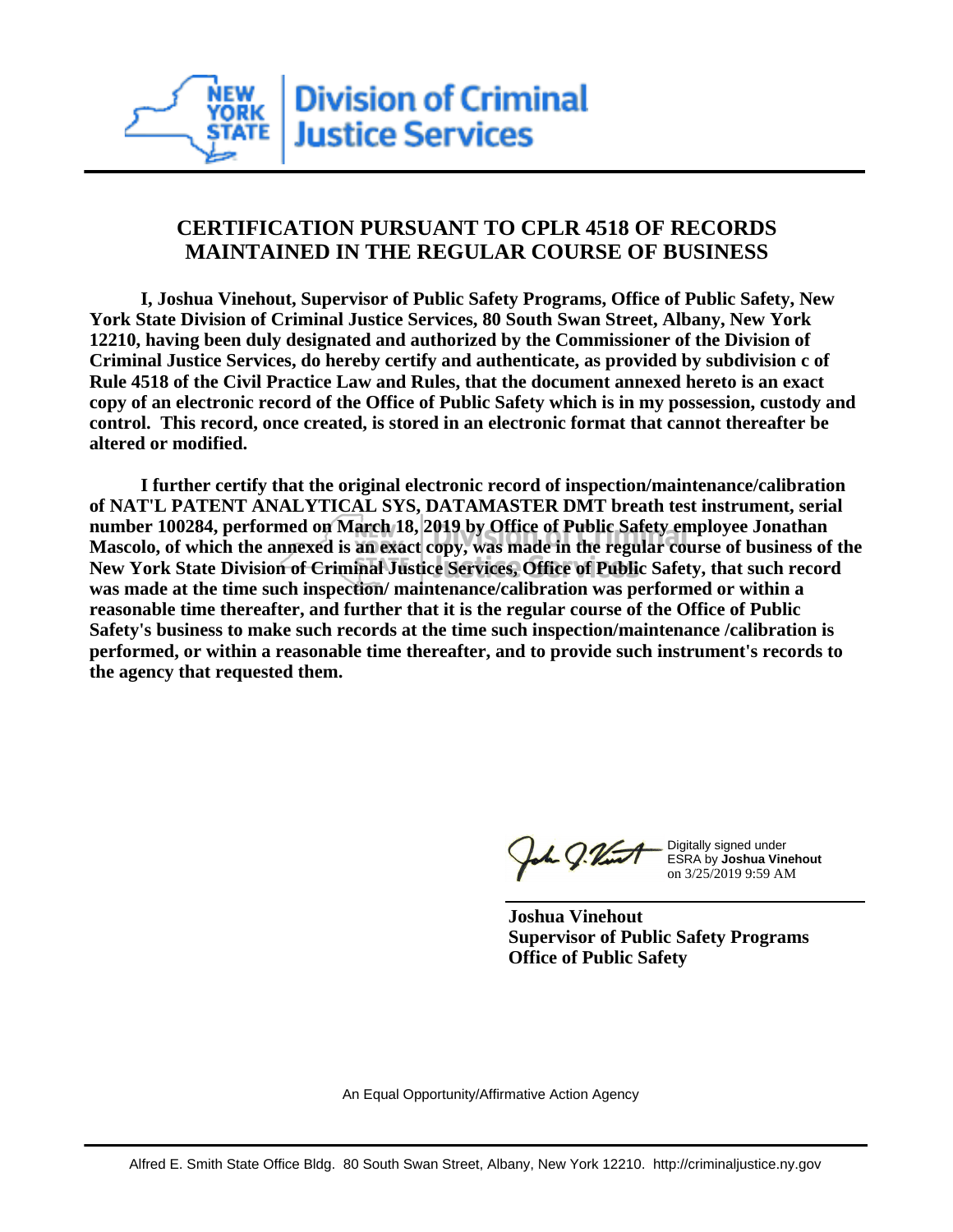# **BREATH TEST INSTRUMENT RECORD OF INSPECTION / MAINTENANCE / CALIBRATION**

### **Name of Submitting Agency: Washington County Sheriff`s Dept Manufacturer: NAT'L PATENT ANALYTICAL SYS Model: DATAMASTER DMT**<br>Date: March 18, 2019 **Serial Number: 100284 Date: March 18, 2019**

| <b>Test No</b> | <b>Test Result</b> | <b>Simulator Temperature</b> |
|----------------|--------------------|------------------------------|
|                | 0.101%             | 34.02 degrees centigrade     |
|                | 0.101%             | 34.02 degrees centigrade     |
|                | 0.101%             | 34.02 degrees centigrade     |
|                | 0.101%             | 34.02 degrees centigrade     |

#### **Reference Solution Lot Number: 18371 Reference Solution Standard: 0.10 % at 34.0 degrees centigrade**

### **Reference Solution Lot Number: 18161**

**Reference Solution Standard: 0.08 % at 34.0 degrees centigrade**

| <b>Test No</b> | <b>Test Result</b> | <b>Simulator Temperature</b> |
|----------------|--------------------|------------------------------|
|                | 0.081%             | 34.02 degrees centigrade     |
|                | 0.081%             | 34.02 degrees centigrade     |
|                | 0.081%             | 34.02 degrees centigrade     |
|                |                    | 34.02 degrees centigrade     |
|                |                    |                              |

### **Reference Solution Lot Number: 18280**

**Reference Solution Standard: 0.180 % at 34.0 degrees centigrade**

| <b>Test No</b> | <b>Test Result</b> | <b>Simulator Temperature</b> |
|----------------|--------------------|------------------------------|
|                | 0.179%             | 34.02 degrees centigrade     |
|                | 0.179%             | 34.01 degrees centigrade     |
|                | 0.179%             | 34.02 degrees centigrade     |
|                | 0.180%             | 34.02 degrees centigrade     |

 **NAT'L PATENT ANALYTICAL SYS breath test instrument model DATAMASTER DMT, serial number 100284, and have determined that it is accurate and reliable for the determination of ethyl alcohol in the blood by analysis of the breath. The instrument's test results are recorded above and this instrument satisfies all limits and standards established by the New York State Commissioner of Health**   **as enumerated in Part 59, Subchapter D of Chapter II, TITLE 10 (Health) of the Official Compilation of I hereby certify that I have performed any necessary maintenance procedures and calibrated Codes, Rules and Regulations of the State of New York, (10 NYCRR Part 59) as amended.**

 **performed, or within a reasonable time thereafter. I further certify that I made the entries in these records of inspection/maintenance/calibration at the time that such inspection/maintenance/calibration of the above identified breath test instrument was** 

Performed by:

Digitally signed under ESRA by Jonathan Mascolo on 3/18/2019 3:07 PM

**Jonathan Mascolo Highway Safety Equipment Technician Breath Analysis Operator Permit # 45339** Reviewed by:

Digitally signed under **Example 20** and the control of the control of the control of the control of the control of the control of the control of the control of the control of the control of the control of the control of th ESRA by Frank Sgarlata Frank Sgarlata on 3/20/2019 9:18 AM

**Frank Sgarlata Breath Analysis Technical Supervisor**